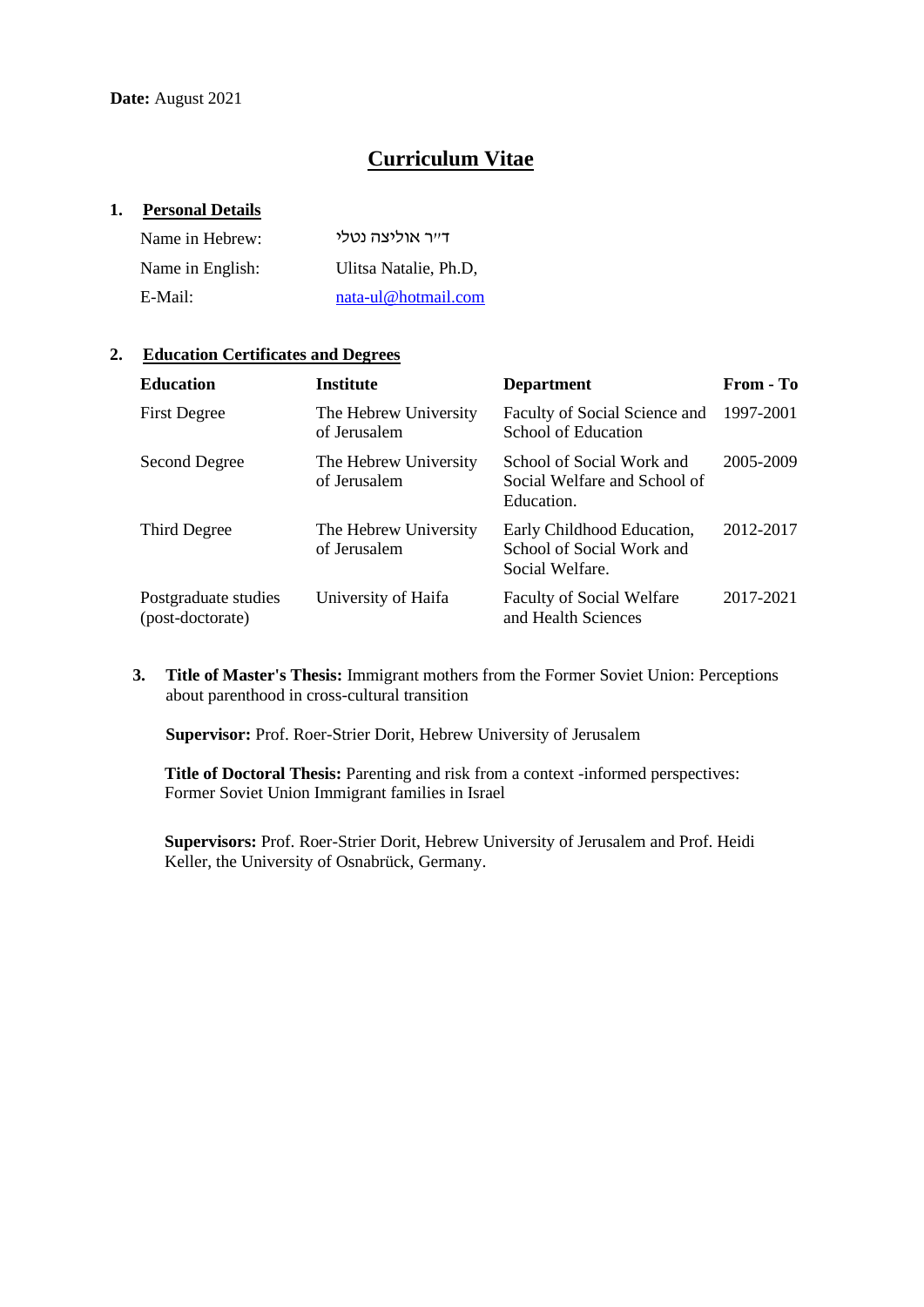### **4. Supervising Graduate and Post-Graduate Students**

Names of M.A. Students (supervised by the lecturer)

| <b>Name of Student</b> | <b>Year of Completion</b> | <b>Co-Supervisor</b> |
|------------------------|---------------------------|----------------------|
| Lital Yona             | 2016                      | Prof. Roer-Strier    |
| Anna Gogonsky          | 2018                      | Prof. Roer-Strier    |
| Samar Zobedat          | 2021                      |                      |

# **5. Grants and Awards**

| Year      | <b>Name of Grant/Award</b>                                                                                                                       |
|-----------|--------------------------------------------------------------------------------------------------------------------------------------------------|
| 2011      | Anita Morawetz Fund for research on Children at Risk                                                                                             |
| 2012      | Nira Shenhar Scholarship for the encouragement of research in the<br>field of absorption                                                         |
| 2016      | Individual Research Sholarship, Marjorie Mayrock Center for Russia,<br>Euro-Asian and East-European Research, Hebrew University of<br>Jerusalem. |
| 2013-2017 | President's Scholarship for Outstanding Doctoral students, Hebrew<br>University of Jerusalem.                                                    |
| 2018-2019 | Combined scholarship from the University of Haifa.                                                                                               |

# **6. Active Participation in Conferences (Only from 2001)**

# **International Conferences**

| Date | <b>Name of Conference</b>                                                                       | <b>Place of</b><br><b>Conference</b> | <b>Subject of Lecture</b><br>/Discussion                                                                             | Role                               |
|------|-------------------------------------------------------------------------------------------------|--------------------------------------|----------------------------------------------------------------------------------------------------------------------|------------------------------------|
| 2013 | <b>NEVET</b> Opening<br>Conference: Context-<br>Informed Perspective on<br>Children in Need.    | Hebrew<br>University of<br>Jerusalem | Context-informed<br>perspectives on attachment<br>and risk among three<br>populations in Israel.                     | <b>Thematic</b><br>session         |
| 2013 | 6th International<br><b>Attachment Conference</b>                                               | Pavia, Italy                         | Are immigrant mothers from<br>Former Soviet Union "Good<br>mothers"? Reflection of<br>parenting believes in practice | Individual<br>Oral<br>Presentation |
| 2014 | 22nd Conference of the<br>International Association<br>for Cross-Cultural<br>Psychology (IACCP) | Reims, France                        | Playing with tree month old<br>baby: reflection of parenting<br>believes in practice                                 | Individual<br>Oral<br>Presentation |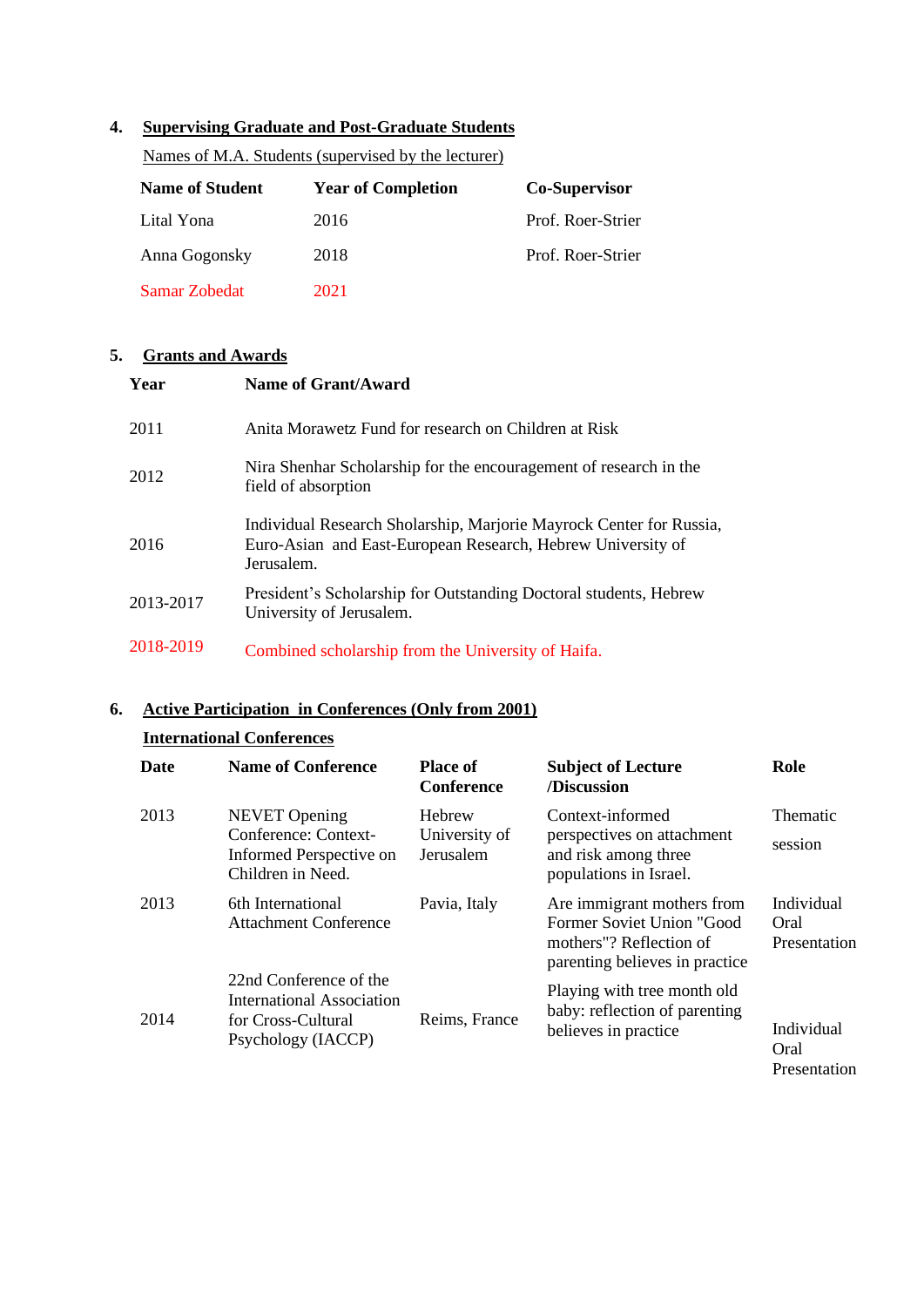| Date                     | <b>Name of Conference</b>                                                                                                               |        | <b>Place of</b><br><b>Conference</b>     | <b>Subject of Lecture</b><br>/Discussion                                                                                                      | Role                               |
|--------------------------|-----------------------------------------------------------------------------------------------------------------------------------------|--------|------------------------------------------|-----------------------------------------------------------------------------------------------------------------------------------------------|------------------------------------|
| 2014                     | <b>Transnational Academic</b><br>Careers in Child and<br>Youth Welfare<br>(TEMPUS)                                                      |        | Moscow,<br>Russia                        | Context-Informed<br>perspective on parenting and<br>risk among immigrants from<br>Former Soviet Union in Israel                               | Individual<br>Oral<br>Presentation |
| 2015                     | The 17th European                                                                                                                       |        | Braga, Portugal                          | Toward a context informed<br>perspective: Parents and                                                                                         | Thematic<br>session                |
|                          | Conference of<br>Developmental<br>Psychology (ESDP)                                                                                     |        |                                          | children from diverse groups<br>define risk and protection                                                                                    |                                    |
| 2015                     | Child Maltreatment in<br>Context. The 1st Haruv<br><b>International Conference.</b>                                                     |        | The Hebrew<br>University of<br>Jerusalem | Children at Risk: Perceptions<br>of Immigrant Parents from the<br>Former Soviet Union in Israel<br>on Risk, Prevention and<br>Intervention    | Individual<br>Oral<br>Presentation |
|                          | 23d Conference of the<br><b>International Association</b><br>for Cross-Cultural<br>Psychology (IACCP)                                   |        | University of<br>Guelph, Canada          | Children and parents<br>perspectives on risk and<br>protection in Israel, Argentina<br>and Canada                                             | Thematic                           |
| 2018                     |                                                                                                                                         |        |                                          |                                                                                                                                               | session                            |
| <b>Local Conferences</b> |                                                                                                                                         |        |                                          |                                                                                                                                               |                                    |
| Date                     | <b>Name of Conference</b>                                                                                                               |        | <b>Place of Conference</b>               | Subject of<br><b>Lecture/Discussion</b>                                                                                                       | Role                               |
| 2013                     | <b>NEVET</b> Opening<br>Conference: Context-<br><b>Informed Perspective</b><br>on Children in Need                                      |        | The Hebrew<br>University of<br>Jerusalem | Context-informed<br>perspectives on attachment<br>and risk among three<br>populations in Israel                                               | Presentation                       |
| 2015                     | University Forum for<br>Early Childhood                                                                                                 |        | Bar-Ilan University,<br>Israel.          | Perceptions about parenting<br>and behaviors towards 3-<br>month old babies<br>among mothers from FSU<br>living in Israel                     | Individual Oral<br>Presentation    |
| 2016                     | The welfare state in a<br>multicultural society:<br>Challenges for Social<br>Policy, the 7th<br>Conference of<br>Espanet<br>(In Hebrew) | Israel | Haifa University,                        | Children at risk:<br>perceptions of immigrant<br>parents from the Former<br>Soviet Union in Israel on<br>risk, prevention and<br>intervention | Presentation                       |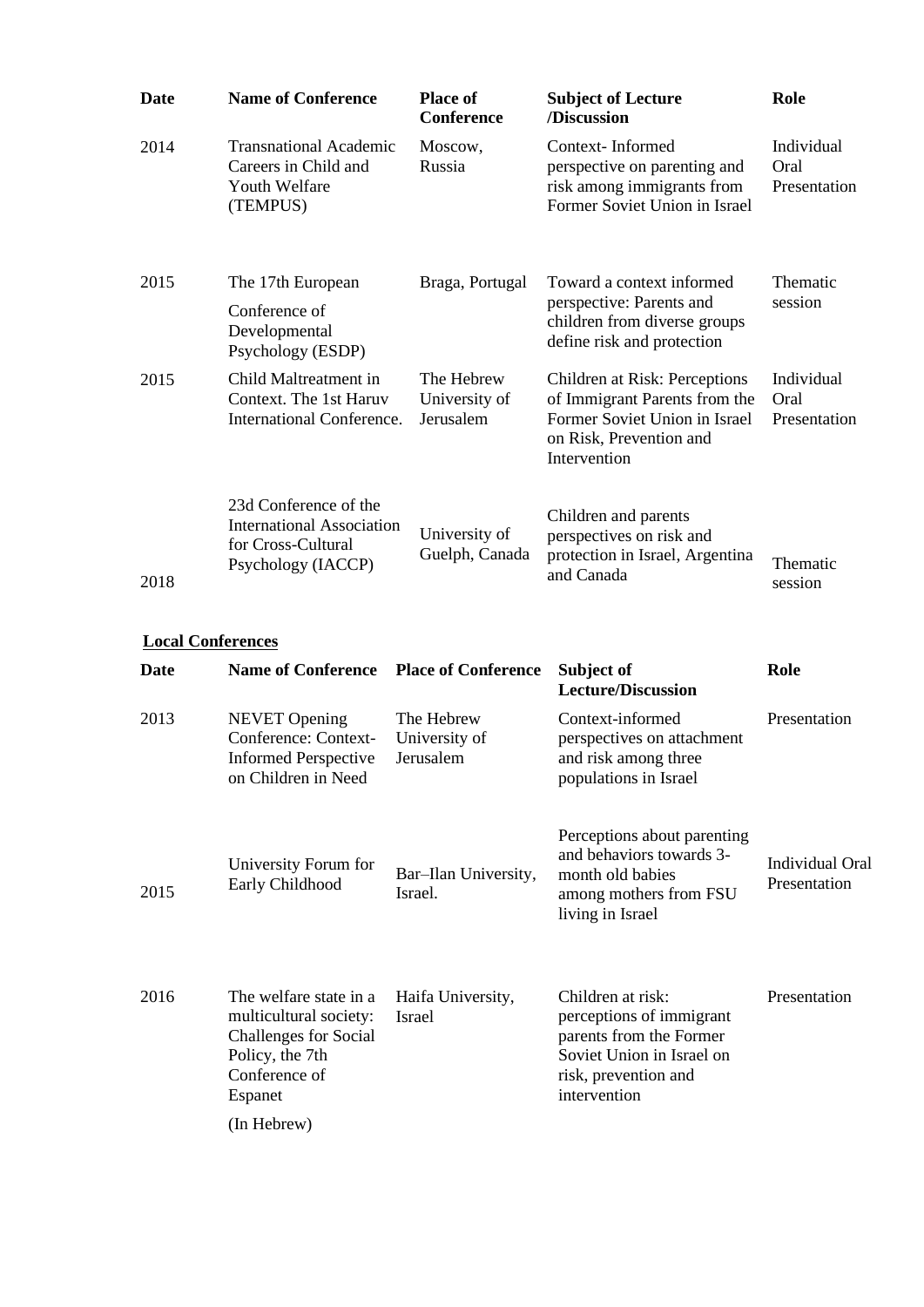| Date | Name of Conference Place of Conference           |                                                 | Subject of<br><b>Lecture/Discussion</b>                                                                                             | Role         |
|------|--------------------------------------------------|-------------------------------------------------|-------------------------------------------------------------------------------------------------------------------------------------|--------------|
| 2016 | The 7th Conference<br>of Qualitative<br>research | <b>Ben Gurion</b><br>University in the<br>Negev | What parents think?<br>Perceptions about "children"<br>at risk" and "risk for<br>children" among FSU<br>immigrant parents in Israel | Presentation |
| 2017 | Child Maltreatment.<br>Haruy Conference.         | The Hebrew<br>University of<br>Jerusalem        | Cultural aspects of child<br>abuse                                                                                                  | Presentation |

#### **Invited Lectures\Colloquium Talks**

| <b>Date</b> | <b>Place of Lecture</b>               | Name of Forum                       | <b>Presentation/Comments</b>                                            |
|-------------|---------------------------------------|-------------------------------------|-------------------------------------------------------------------------|
| 2014        | The Hebrew University of<br>Jerusalem | Context -informed<br>perspective on | <b>Lecture for Doctoral Students</b><br>Seminar: Research, Practice and |
|             |                                       | attachment and risk                 | Social Change                                                           |

# **7. Positions Held**

| <b>From-To</b> | <b>Institute</b>         | <b>Position</b> |
|----------------|--------------------------|-----------------|
| 2020-2021      | Hadassa Academic College | Lecturer        |
| 2017-2018      | Kibbutzim College        | Lecturer        |
| 2016-2017      | Ruppin Academic Center   | Lecturer        |

# **8. Additional Professional Experience (Public Positions)**

**2003-2008** Kindergarten teacher: (ages 2-5), Jerusalem.

**2008-2013** Therapeutic teacher: The Jerusalem Hills Therapeutic Center for children at risk (formerly the J.W.I Residential Treatment Center), Jerusalem.

#### **9. Scientific Areas of Specialization:**

- Developmental psychology/ child development in context
- Context-informed perspective on children at risk
- Family and parenting in a cross-cultural transition
- Mother-child interactions and discourse (parenting practices) during early childhood

### **10. Miscellaneous**

# **Experience in the field of research**

**2008** Research assistant**:** Parenting and grand parenting in immigration. Osnabruck University (Germany).

**2016** Research assistant: Forensic interviews with young children. School of Social Work. University of Haifa.

**2015-2017** Coordinator of international research collaborations: NEVET- a Greenhouse of Context- Informed Research and Training for Children in Need, Hebrew University of Jerusalem.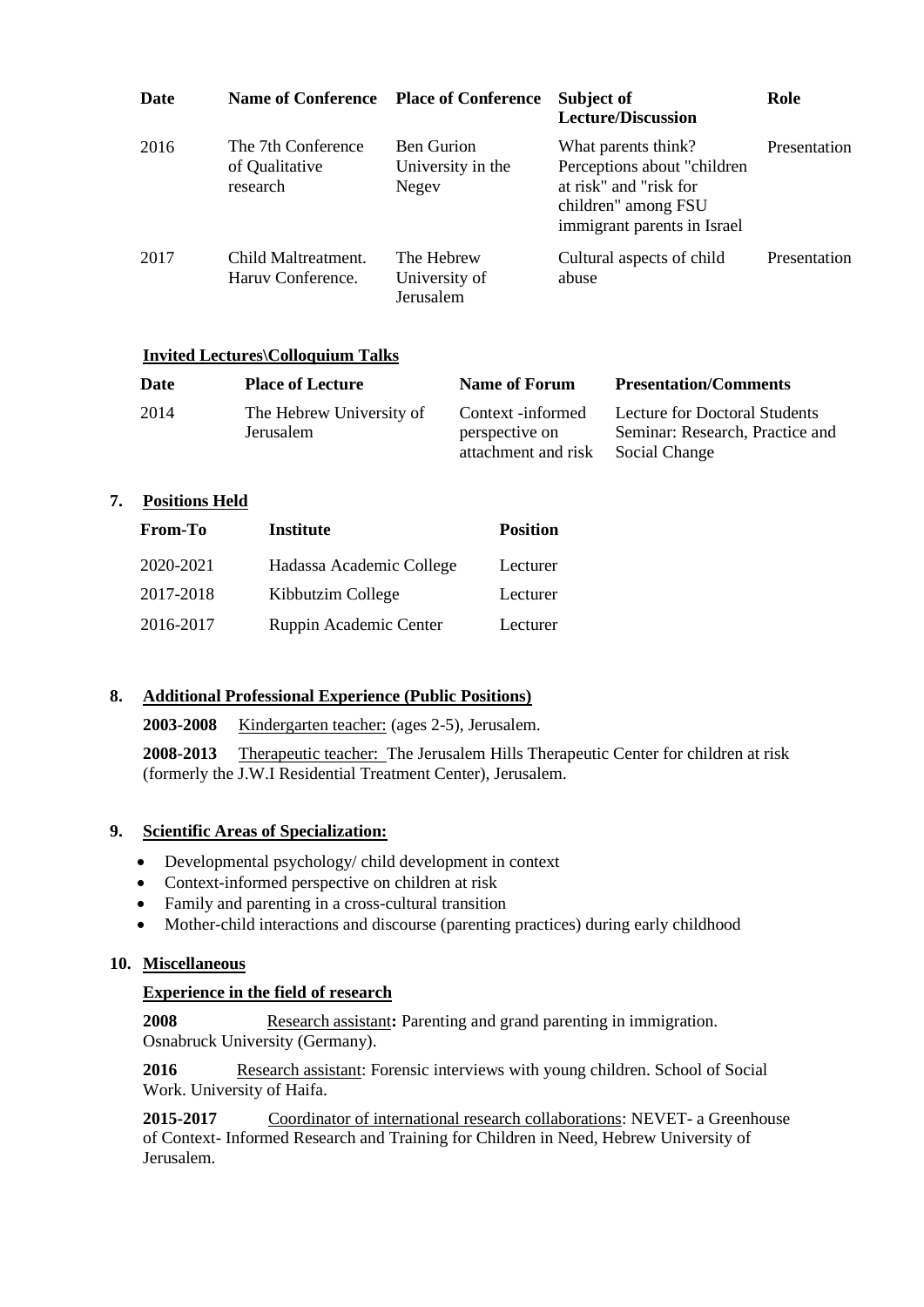#### **Reviewer for Scientific Journals**

- ✓ **Journal of Cross-Cultural Psychology**
- ✓ **Society & Welfare (Hebrew)**
- ✓ **Journal of International Social Work**

### **11. Academic Profile**

a. Ulitsa, N., Keller, H & Otto, H. (2017). Training 3-Month-Old babies for the future: Reflections of maternal beliefs in interactional practices in immigrants from FSU living in Israel. *Journal of Cross-Cultural Psychology, 48(2),* 135-155.

This paper(study) contributed substantially to the professional knowledge of children's socio-emotional development in the context of cultural transition during immigration. This study has also important implications for professionals who work with immigrants' families. The findings of the study indicate that 1.5 generation immigrant parents from FSU hold a complex hybrid socialization patterns that may reflect also complex identities influenced by a process of preservation and change. The special context of this group may also shape their parenting as expressed in their perceptions and parental behaviors. This finding may lead to the understanding of an individual's right to choose and maintain the complex identity in line with the possibility of interacting with other groups that are characterized by a different context on an equal basis. Accordingly, it is important to encourage early childhood frameworks to be willing to recognize immigrant families as coming from a special socio-cultural context with special emphasis in socialization and children's education and to give it space, expression and recognition.

b. Ulitsa, N., Yona, L., & Roer-Strier D. (2016). Perceptions of the 1.5-generation Former Soviet Union immigrant parents about children at risk. *Mifgash,* (in Hebrew)*.*

This paper (study) highlights the importance of a contextual perspective and the need to include parents' voices in the discourse on parenting and risk. The findings show that the risk perceptions among 1.5 generation of immigrant mothers and fathers are complex and hybrid, and based on two sources of socialization: values and socialization strategies from the FSU and from their parents' socialization, and values and educational concepts acquired in Israel, through exposure to the public and professional education system, the local media, military service, etc. This hybridity is fed by processes of *preservation* and *change* which characterize immigration. These findings have significant implications for parents, children, and professionals who work with populations in intercultural transition.